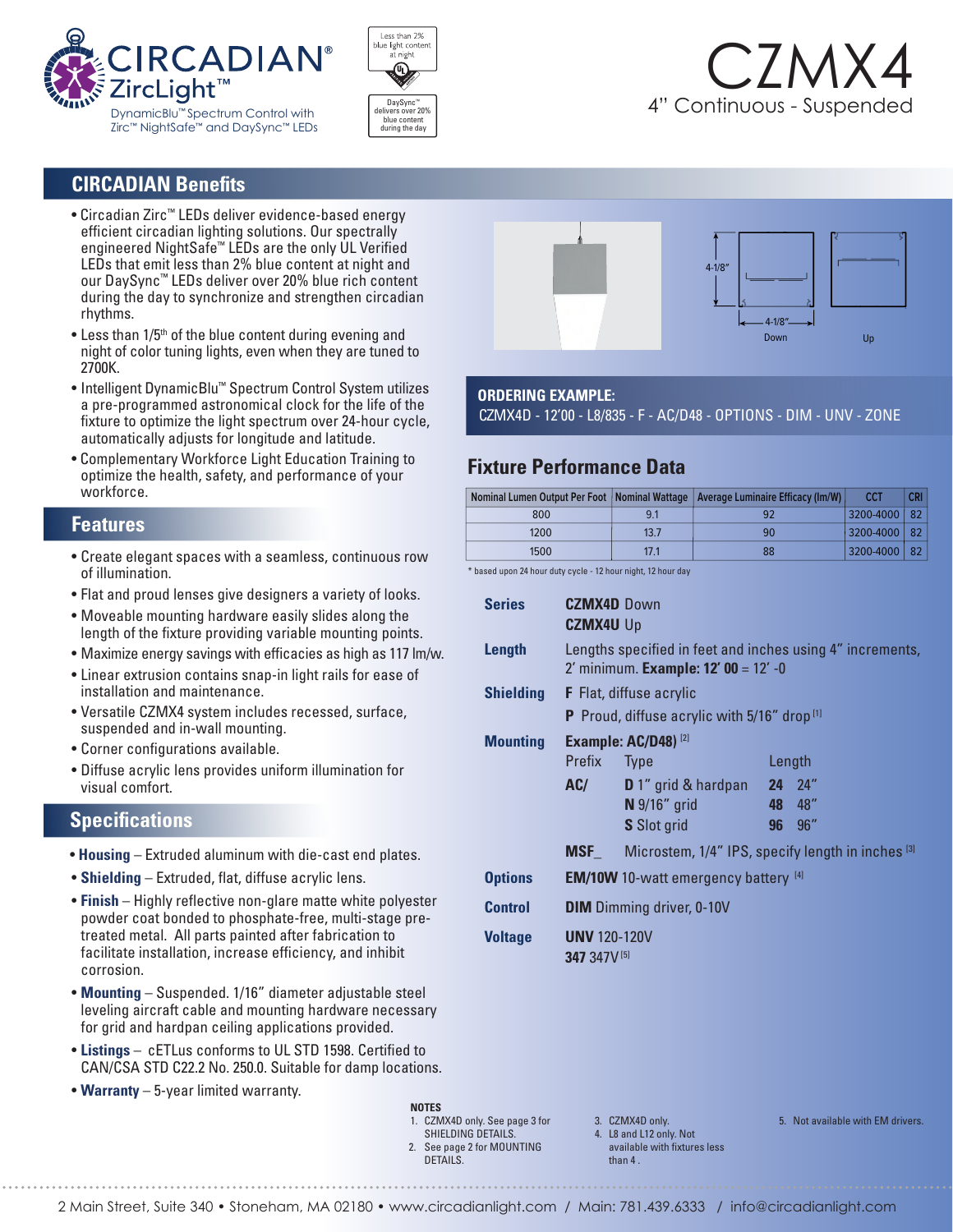





## **Photometry**

#### **CZMX4D-4'00-L8/835-F-DIM**

Total Luminaire Output: 3296 lumens; 36.5 Watts | Efficacy: 92 lm/W | 82 CRI; 3200-4000 CCT



#### **CZMX4U-4'00-L8/835-F-DIM**  180° 160°

**сzмачо-ч оо-со/озэ-т-ыт.**<br>Total Luminaire Output: 3404 lumens; 36.5 Watts | Efficacy: 92 lm/W | 82 CRI; 32-4000 CCT  $\frac{1}{\sqrt{2}}$ 



## **Mounting Details**